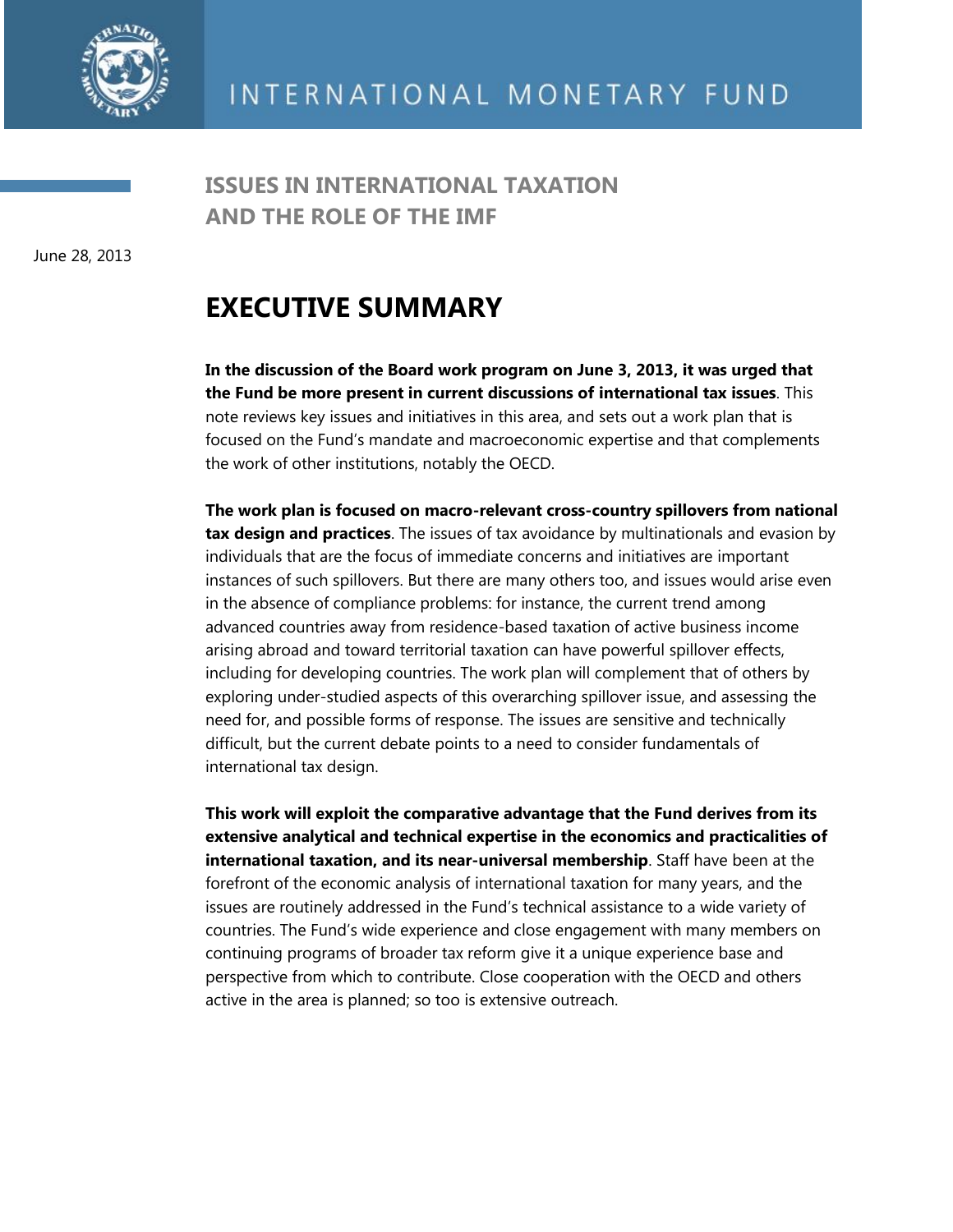### Approved By **Carlo Cottarelli**

Prepared by an FAD team led by Michael Keen and Victoria Perry

## **CONTENTS**

| C. Encourage and Contribute to the Wider Debate _________________________________15 |   |
|-------------------------------------------------------------------------------------|---|
|                                                                                     |   |
| <b>BOXES</b>                                                                        |   |
| 1. International Tax Planning-Tricks of the Trade_______________________________    | 5 |

| 2. IMF Technical Assistance in International Taxation |  |
|-------------------------------------------------------|--|
|                                                       |  |
| <b>REFERENCES</b>                                     |  |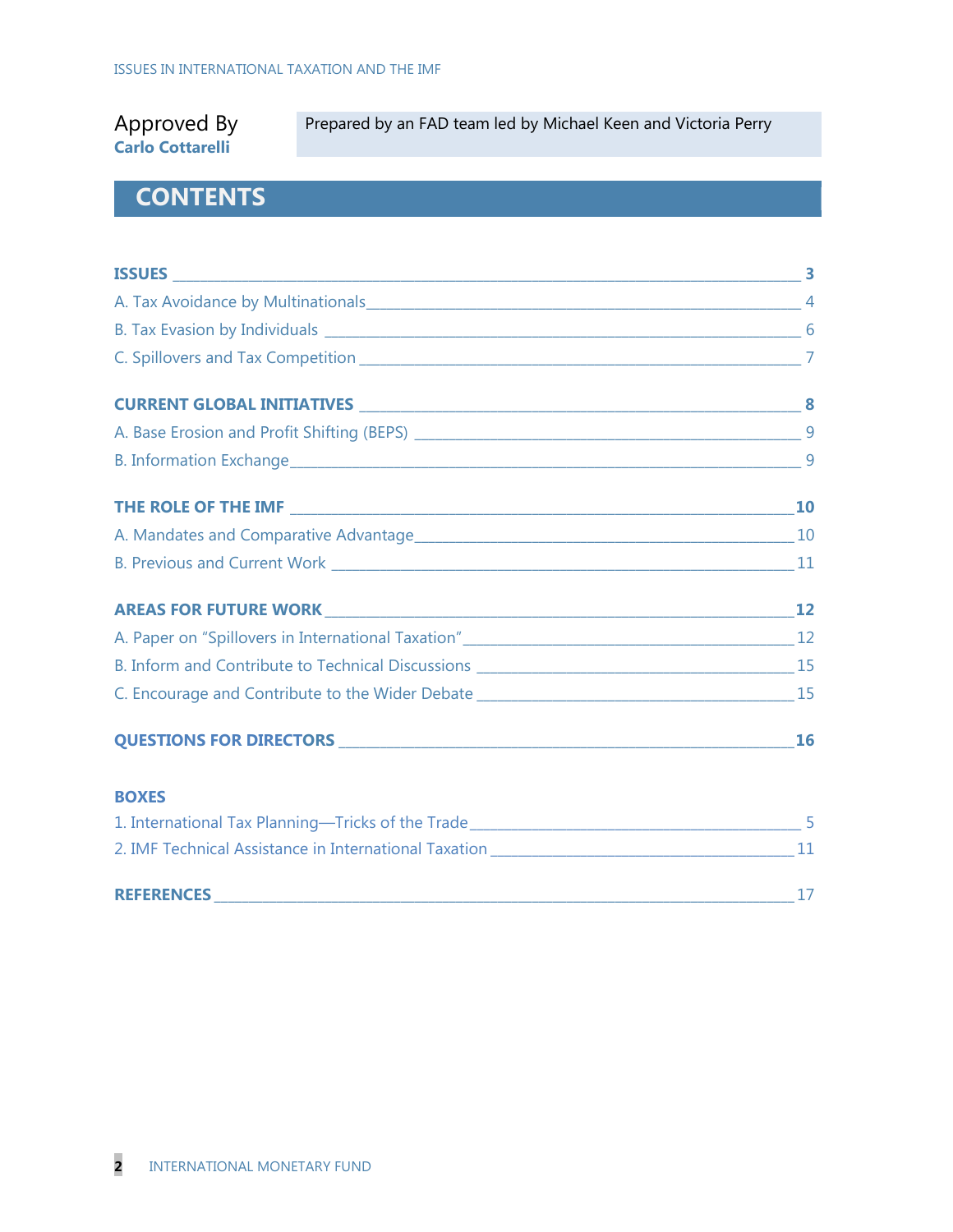*This note sets out a work plan on international taxation that focuses on macro-relevant spillovers, exploits the Fund's comparative advantages, and complements the work of other institutions, notably the OECD. Section I outlines the substantive issues, and Section II describes current global initiatives. Section III sets out the Fund's mandate, comparative advantage, and previous work in the area. The work planned is described in Section IV.*

## **ISSUES**

 $\overline{\phantom{a}}$ 

**1. International tax issues have risen to prominence in public debate and are now**  attracting considerable attention from policymakers. Most recently, the 'Lough Erne Declaration' from the G-8 summit of June 17–18, 2013 set out a number of commitments and objectives in this area, including for instance the aspirations that "Tax authorities around the world should automatically share information to fight the scourge of tax evasion" (point 1) and that "Countries should change rules that let companies shift their profits across borders to avoid taxes..." (point 2). $<sup>1</sup>$ </sup>

**2. There are, broadly speaking, two sets of issues on which current actions are focused: (legal) tax avoidance<sup>2</sup> by multinationals, and (illegal) evasion by rich individuals**. These do not cover all international tax problems, of course: multinationals might evade, for instance, and individuals can avoid—and these are in practice significant issues. This distinction is, nonetheless, a useful organizing framework for understanding current debates and initiatives. Subsections A and B below elaborate on them in turn.

**3. The overarching problem, however, is in each case the fundamental difficulty that national tax policies create cross-country spillovers**. The opportunities for avoidance and evasion that are now such a concern are a very visible manifestation of such spillovers: they exploit gaps and inconsistencies in the international tax framework that arise from combining national tax systems. But the setting of national tax policies without considering the spillovers on other countries can generate distortions even in the absence of erosion and evasion phenomena. These can arise instead in the less visible but perhaps even more damaging form of either a dislocation of economic activity purely to exploit differences in national tax policies or an overall

 $<sup>1</sup>$  Point 2 also provides that "...multinationals should report to tax authorities what tax they pay where. Other tax-</sup> related points provide that tax collectors should be able to see easily through to companies' owners (point 3) and that "Developing countries should have the information and capacity to collect the taxes owed them—and other countries have a duty to help them" (point 4).

<sup>&</sup>lt;sup>2</sup> The term is used loosely, since the frontier of legality is not always clear, and whether an activity is 'avoidance' depends on the imponderables of legislative intent and the counterfactual of what arrangements would have been made absent tax considerations.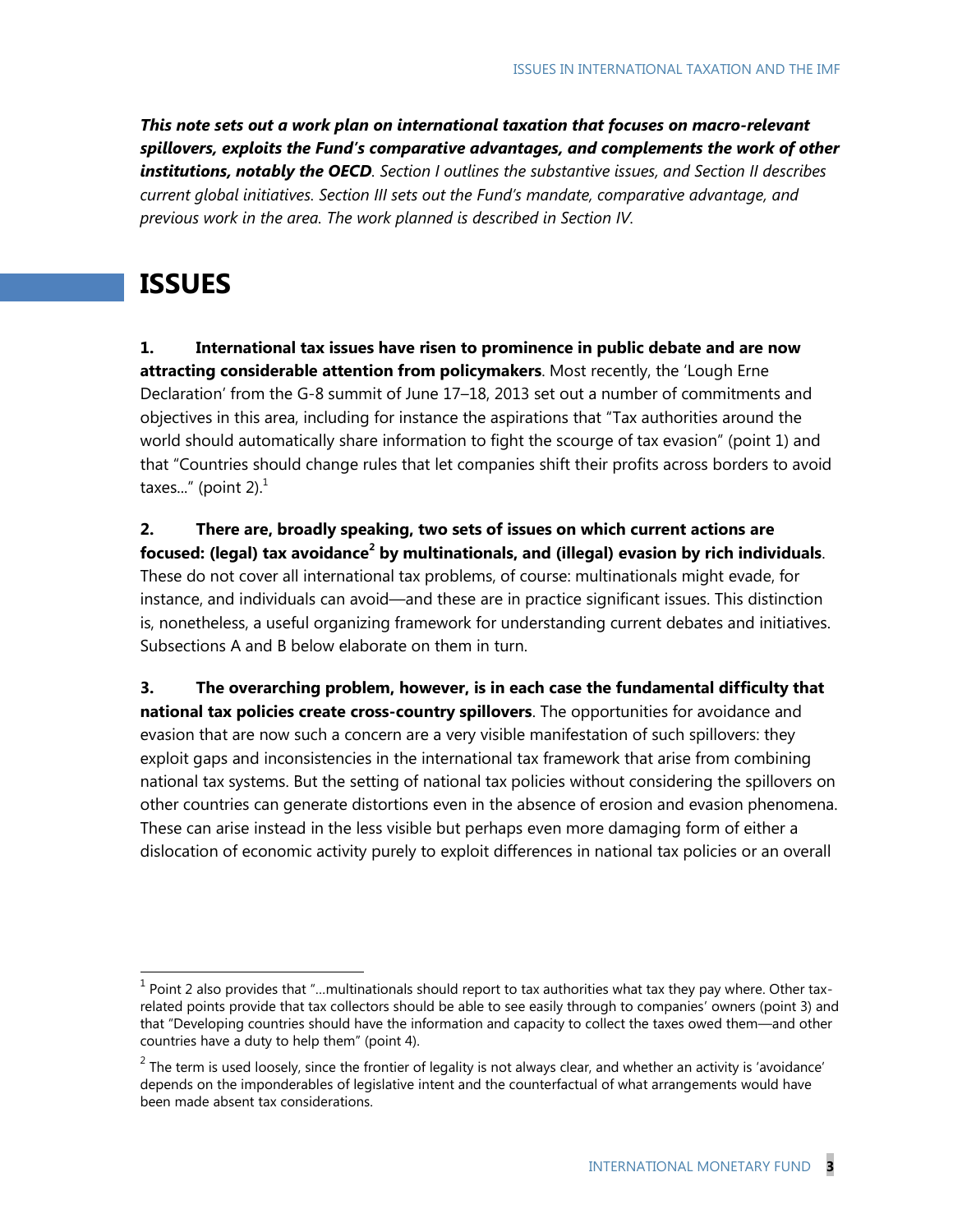level of taxation below that which would be chosen if countries took full account of how each is affected by the others' policies. This point is developed further in Subsection  $C<sup>3</sup>$ 

### **A. Tax Avoidance by Multinationals**

**4. Tax avoidance by multinationals has emerged as a major risk to governments" much-needed revenue and, ultimately, citizens" trust in the tax system—not only in advanced but also in developing and emerging economies**. Recent high profile cases of multinationals paying very small amounts of tax have caused considerable public disquiet in many advanced economies—and similar concerns have become increasingly apparent in many developing countries. At a time when taxpayers are being asked to shoulder heavier burdens, the concern is a reasonable one, on grounds of equity—much of the benefit is likely to go to the better of  $f^4$ —as well as efficiency—through the distortion of real activities, and need to raise revenue from potentially more distortionary means or cut valued public spending—and sustaining public support for the wider tax system.

**5. It is widely recognized that the current framework for international taxation is under considerable strain, as the landmark report of the OECD (2013) makes clear**. A century ago, when the basic principles were put in place, foreign direct investment was largely a bricks-and-mortar business. Developments since, however, mean that this framework has enabled extensive 'base erosion and profit shifting' (BEPS)—the artificial reduction of taxable profits and/or detachment of tax location from the location of business activity. Box 1 provides an overview of some common tax planning strategies. Key factors underlying these include the increased importance of:

- *Intra-firm transactions and complex modern business models*. Intra-firm flows, including the provision of intangibles, put increased strain on the notion of 'arms-length' prices—those which would be set in the same transaction between unrelated parties—as a way to allocate profits between jurisdictions. Moreover, while the current international tax framework has been constructed predominantly through bilateral arrangements, whose primary focus is on allocating taxing rights between the two countries concerned, business models are now so globally integrated that looking at any two locations in isolation is unlikely to be sufficient to arrive at an appropriate split of tax base.
- *Digital transactions*. The current international tax architecture took shape when a physical presence was presumed necessary to undertake business activity. But IT

<sup>&</sup>lt;sup>3</sup> While similar issues arise across sub-national governments when these have tax-setting powers, the focus will be on spillovers at country level.

 $^4$  This is not, however, as clear as it may seem, as some of the tax savings may be passed back to labor as higher wages, for reasons discussed in IMF (2009). Those same arguments imply that the more widely available are avoidance opportunities and the greater the extent to which they increase after-tax profits above the minimum that investors require rather than distort their behavior at the margin, the more likely it is that the benefits will remain with capital owners. There is little firm evidence on these issues.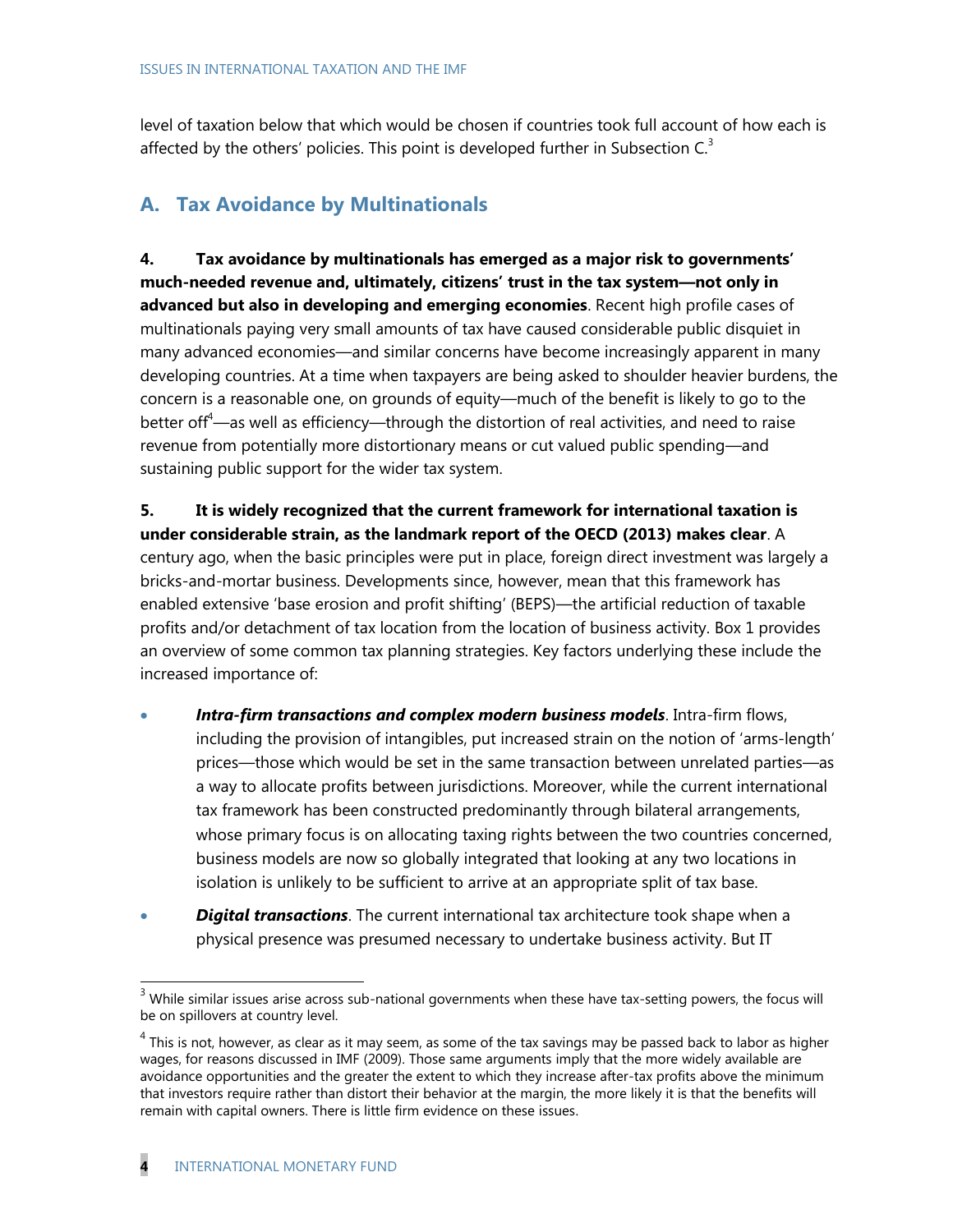advances now allow many more businesses to undertake substantial economic activity without the degree of physical nexus required to be subject to the corporate income tax; by, for instance, providing services over the internet.<sup>5</sup>

- *Financial sector innovation*. The current international tax framework makes distinctions between forms of income (business profit, investment income, capital gains, etc.) and between 'active' and 'passive' income that financial innovation has made quite easy to engineer around.
- **Intangibles**. The increased importance of intellectual property rights and other intangibles—easy to move and hard to value—has posed particular difficulties.

#### **Box 1. International Tax Planning―Tricks of the Trade**

While the precise design of tax planning schemes is driven by specific features of national tax systems, common strategies include:

 **Shifting profits to low tax jurisdictions**—abusive transfer pricing is often raised as a concern, but there are many other devices too: these include the direct provision of services from, and location of intellectual property rights in, low tax jurisdictions;

 **Taking deductions in high-tax countries**…—by, for example, borrowing there to lend to affiliates in low-tax jurisdictions;

 **…and as many times as possible**—passing on funds raised by loans through conduit companies may enable interest deductions to be taken several times (without offsetting tax on receipts);

 **Exploiting mismatches**—tax arbitrage opportunities can arise if different countries view the same entity, transaction, or financial instrument differently;

**"Treaty shopping"**—treaty networks can be exploited to route income so as to reduce taxes;

 **Delay repatriating earnings**—countries operating worldwide systems defer taxing business income earned abroad until it is paid to the parent.

**A wide range of counter-measures are also deployed by tax authorities**. ‗Controlled Foreign Corporation' rules, for instance, enable them to bring into tax 'passive' income retained abroad; general anti-avoidance/abuse rules can be deployed; and 'limitation of benefit' provisions aim to limit treaty shopping. But these and other measures have not proved fully effective responses.

**6. Otherwise benign arrangements in some cases increase the risk of avoidance**. Tax treaties, in particular, while traditionally seen as important to facilitate investment flows, have in many cases enabled the host country's tax base to leak elsewhere, including by 'treaty shopping'. Some difficulties arise simply from mismatches in national practice and definitions (of, for example, where a company is resident and hence liable to tax).

 $<sup>5</sup>$  Similar issues also arise in relation to the VAT and other consumption taxes.</sup>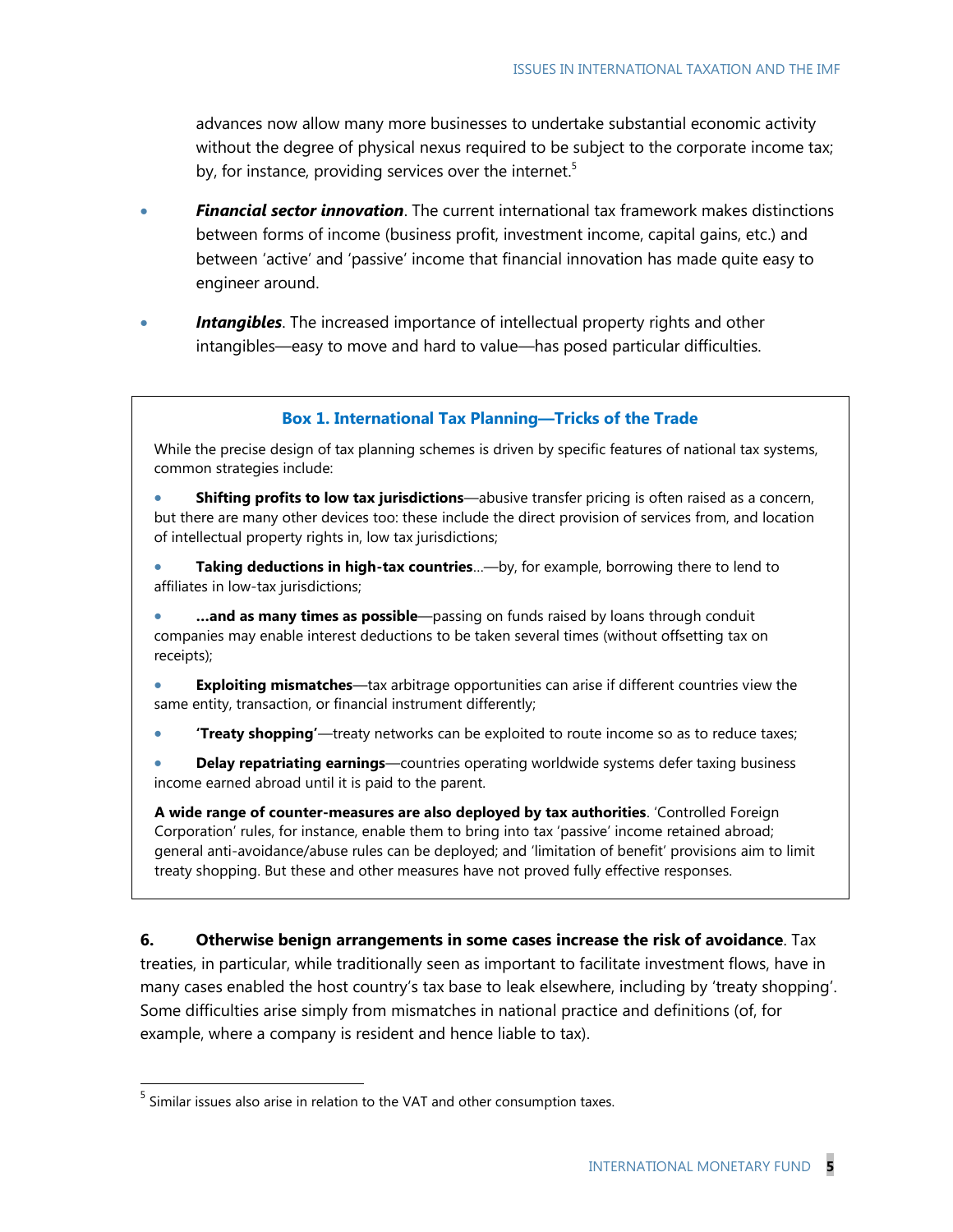**7. The Fund"s technical assistance (TA) and other discussions have shown that many countries are increasingly concerned at the difficulty of taxing business activities within their jurisdiction**. Especially where administrative capacity is weak, authorities increasingly fear that their base is being substantially eroded in ways that are less than fully understood—with adverse effects on the trust between authorities and large investors.

**8. The extent of artificially shifted income is hard to assess, but there are signs that it**  is large. Beyond the anecdotes of high profile cases, the evidence of such effects (usefully reviewed in OECD, 2013) is essentially indirect—but suggests that the revenue at issue is substantial. One sign, for instance, is that positive shocks to parent companies' earnings are followed by a larger increase in pre-tax profits of affiliates in low-tax countries than of those in high-tax countries (Dharmapala and Reidel, 2013). For the United States, Gravelle (2013) reports estimates of the annual revenue loss from profit shifting between \$10 and \$60 billion (the higher figure being about one-quarter of all receipts from the federal corporate income tax in 2012); and, a further indication of orders of magnitude, President Obama's international tax proposals,<sup>6</sup> relatively technical in nature, are projected to raise around \$15 billion per annum.

## **B. Tax Evasion by Individuals**

**9. Opportunities for tax evasion are increased when low-tax jurisdictions do not share taxpayer information with foreign tax authorities**. In most countries, individuals are liable to tax in their home country on their worldwide income (with credit for any taxes paid abroad). This cannot be properly enforced, however, unless the home country can obtain information on assets or income located abroad.

**10. Though the extent of the problem is again hard to assess, there are signs that it is substantial**. The IRS probe of U.S. taxpayers with accounts in UBS, for instance, led to disclosure of 4,450 accounts (and a fine on UBS of \$780 million). More generally, one estimate is that around 6 percent of the global net financial wealth of households—about \$4.5 trillion—is unrecorded and located in tax havens (Zucman, 2013).<sup>7</sup>

**11. Jurisdictions heavily reliant on these activities face risks**. Inflating balance sheets by extracting funds escaping taxation or other legal requirements can create vulnerabilities; and, for some countries, international actions discouraging these activities, described below, may call for changes in wider development strategies.

**12. Tax evasion—and avoidance too—benefit from secrecy provisions**. Tax and criminal justice authorities' difficulties in accessing information on the beneficial ownership of

<sup>&</sup>lt;sup>6</sup>The President's Framework for Business Tax Reform: A Joint Report by the White House and the Department of the *Treasury,* February 2012 at [http://www.treasury.gov/resource-center/tax-policy/Documents/The-Presidents-](http://www.treasury.gov/resource-center/tax-policy/Documents/The-Presidents-Framework-for-Business-Tax-Reform-02-22-2012.pdf)[Framework-for-Business-Tax-Reform-02-22-2012.pdf.](http://www.treasury.gov/resource-center/tax-policy/Documents/The-Presidents-Framework-for-Business-Tax-Reform-02-22-2012.pdf)

<sup>&</sup>lt;sup>7</sup> Estimated from an extended and updated version of the dataset constructed by Lane and Milesi-Ferretti (2007).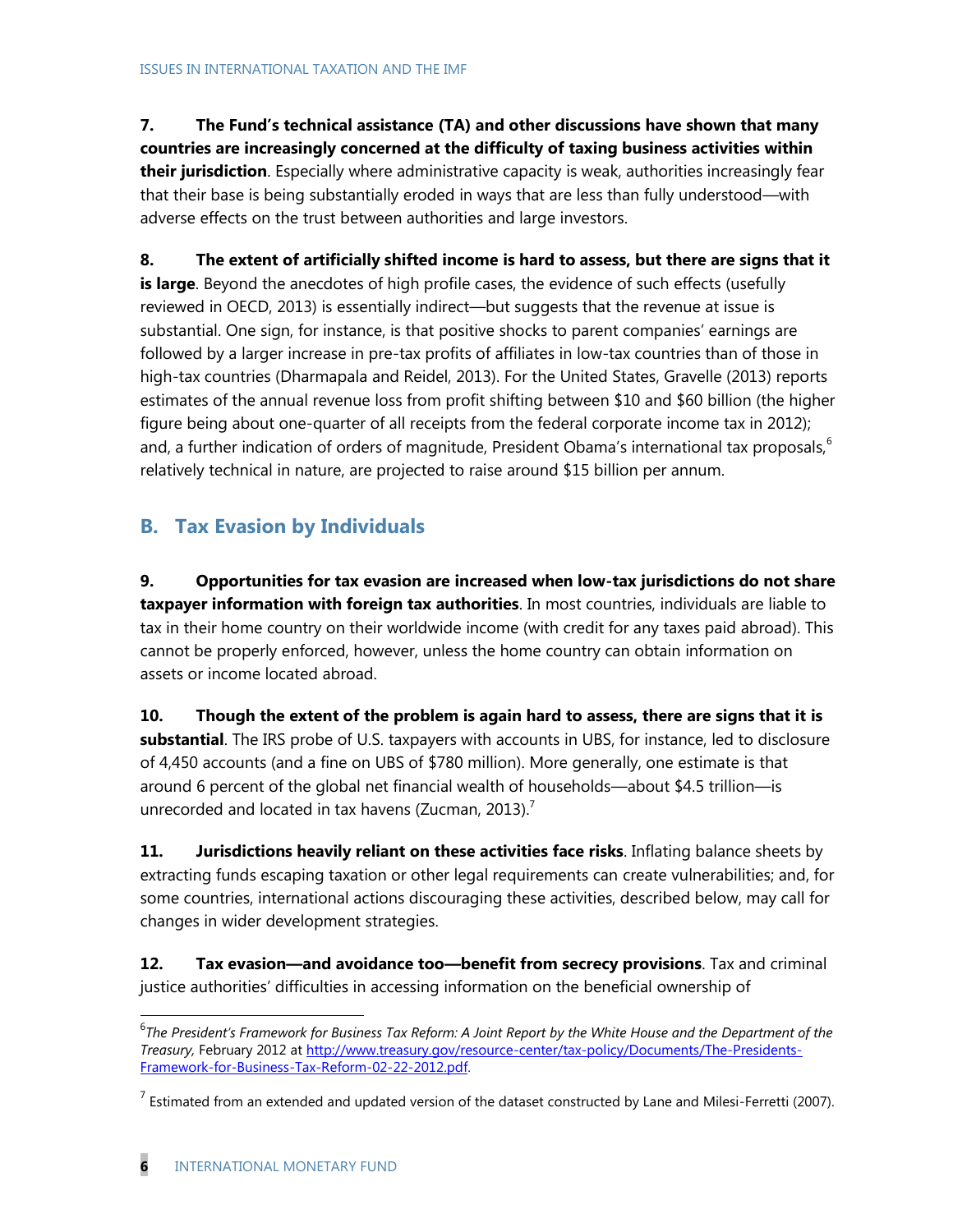corporations and trusts hamper the determination of the legal nature of some tax planning schemes and the recovery of evaded taxes. In addition, financial institutions and professionals such as lawyers and accountants have been misused to hide the proceeds of tax evasion. While the anti-money laundering (AML) standard has long included provisions to pierce the veil, they have been extended to tax matters only recently. The synergies of the AML and revenue administration processes have strong potential but also present institutional challenges in terms of domestic and international cooperation.

## **C. Spillovers and Tax Competition**

**13. These international avoidance and evasion problems are instances of the crosscountry spillovers arising from interactions between national tax systems**. Aggressive tax planning and evasion imply that tax measures adopted in one country—the provision of regimes favoring the use of conduit companies, for instance, or low withholding taxes combined with reluctance to share information with other tax authorities—may undermine the revenues of others. Tax base thus shifts between countries, and in some cases almost entirely disappears. In the process, taxpayers and tax authorities often incur significant administrative costs, investment flows may well be distorted, and considerable talent is allocated to tasks of questionable social value.

14. But these spillover effects take many other forms too. Even if all tax provisions were fully complied with—in both spirit and letter of the law—real activities would potentially be distorted by incentives created by disparities and inconsistencies in national tax practices. Most obviously, and perhaps most fundamentally, changes in the overall level of business taxation in one country will likely affect levels of activity and revenue in others. But there are many other potential forms of spillover. A number of advanced countries, for instance, have moved or been urged to move away from a 'residence-based' system for taxing active business income, under which they tax such income arising abroad but give a credit for foreign taxes paid, to a 'territorial' one, under which they simply exempt such income. Such a shift can have significant implications for host countries, since any tax they charge will now remain as a final burden for the investor rather than be offset by reduced taxation in their home country—as a result, these countries, anxious to attract investment, may face greater pressure to offer tax incentives, lower tax rates, and take other measures that erode their revenue base.

**15. The fundamental problem is the failure of national policies to take full account of the spillover effects on other countries—"tax competition" in a broad sense**. Countries naturally seek to protect or expand their own tax bases, and attract or support economic activity in light of the policies pursued by others. The consequent strategic interaction between them in setting their tax policies—one country reacting to the policy choices of others (of which there is now ample evidence)<sup>8</sup>—implies a risk of mutually damaging 'beggar thy neighbor' outcomes. In

<sup>&</sup>lt;sup>8</sup> See for instance Devereux, Lockwood, and Redoano (2008).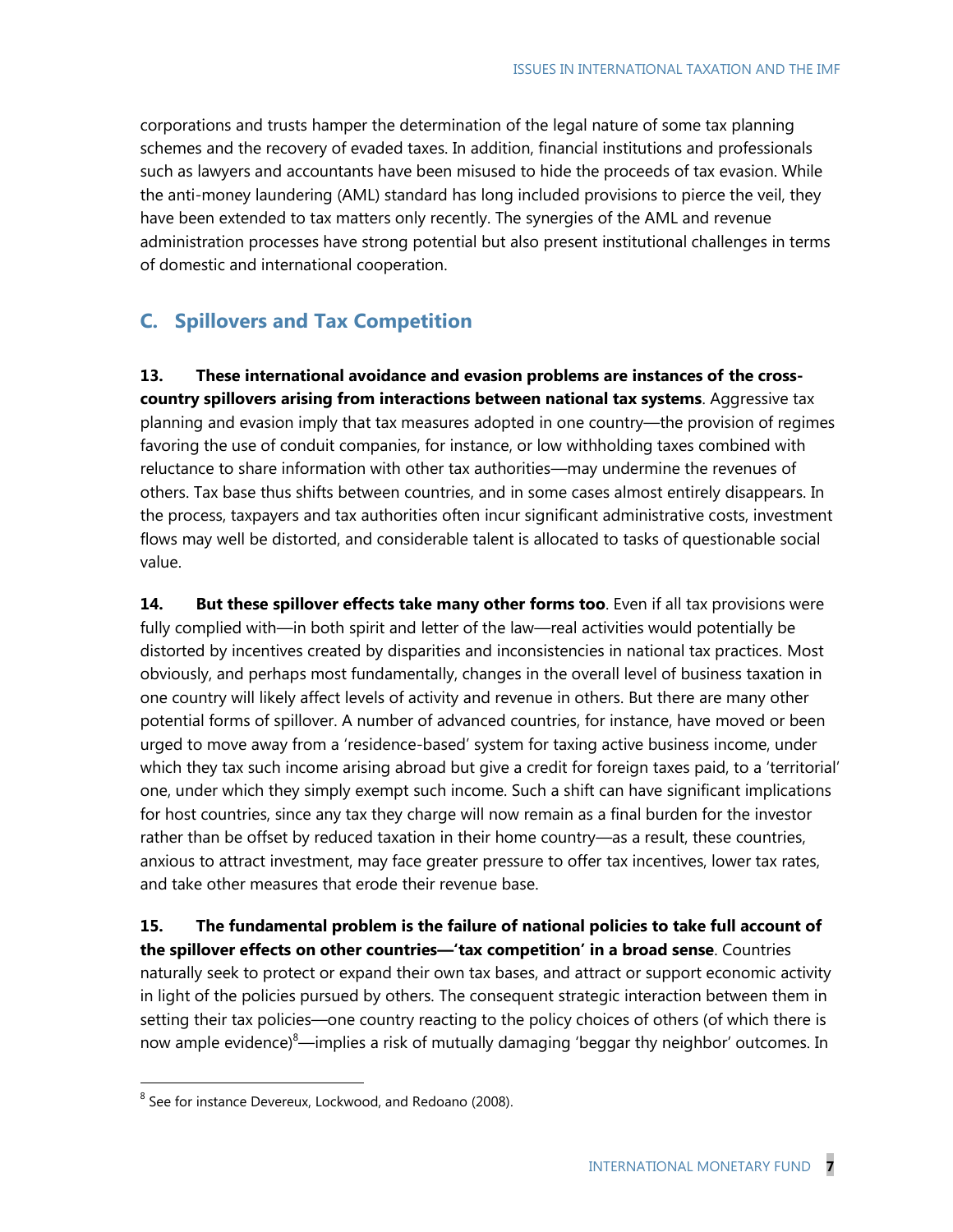the limit, one can conceive of such tax-setting leading all countries to have the same and perfectly aligned tax rates and base, with no compliance problems: there would then be no revenue loss from base erosion or profit shifting, residence based taxes would be perfectly enforced, and there would be no distortion of real decisions—yet there would still be a social harm suffered, since effective tax rates would be reduced below levels that a collective decision would have led to. While such an extreme outcome is of course unlikely in practice, the broader concern is already one that is routinely encountered: it largely explains, for instance, the prevalence of tax incentives of various kinds, which has been a recurrent concern in the Fund's work for many years.

**16. Tax competition has some potential merit, but fiscal consolidation needs have sharpened policymakers" appreciation of its potential costs**. The argument that international tax competition has a beneficial effect in constraining governments from raising too much revenue has a long intellectual pedigree, $9$  though why this should be superior to other and more explicit fiscal constraints is unclear. Variants of this view include the argument that tax planning has enabled promising firms to grow rapidly (at home, as well as abroad): in this view, it is, in effect, a way by which countries tax more mobile capital at a lower rate, consistent with the standard principle of taxing less heavily the more tax-sensitive tax bases.<sup>10</sup> In general, the case for tax competition is weaker the greater is the marginal social value of tax revenue, $^{11}$  and to that extent will have become less persuasive given current needs for fiscal consolidation, with a greater recognition that reducing revenue losses from this source may be a relatively efficient and fair route to much-needed revenue. Differing national circumstances and interests can make it difficult to reverse collective damage from tax competition in such a way that all benefit, but this is not necessarily impossible: there are circumstances, for instance, in which minimum tax rates can benefit even those obliged to raise their tax rate. $12$ 

# **CURRENT GLOBAL INITIATIVES**

**17. A variety of measures addressed to these issues have been adopted at national and regional levels**. Many countries, for instance, have adopted voluntary disclosure programs to encourage taxpayers to report undeclared assets offshore; the European Union requires members to provide information or levy withholding taxes on deposits held by residents of other member states; and some countries have canceled some of their tax treaties because of the perception that they were being abused.

 $^{9}$  The classic statement is in Brennan and Buchanan (1980).

 $10$  For this and related arguments, see Desai, Foley, and Hines (2006) and Hong and Smart (2010).

 $11$  Edwards and Keen (1996).

<sup>&</sup>lt;sup>12</sup> Because they benefit from the incentive for those not so constrained to raise their rates; Keen and Konrad (2013) review this issue.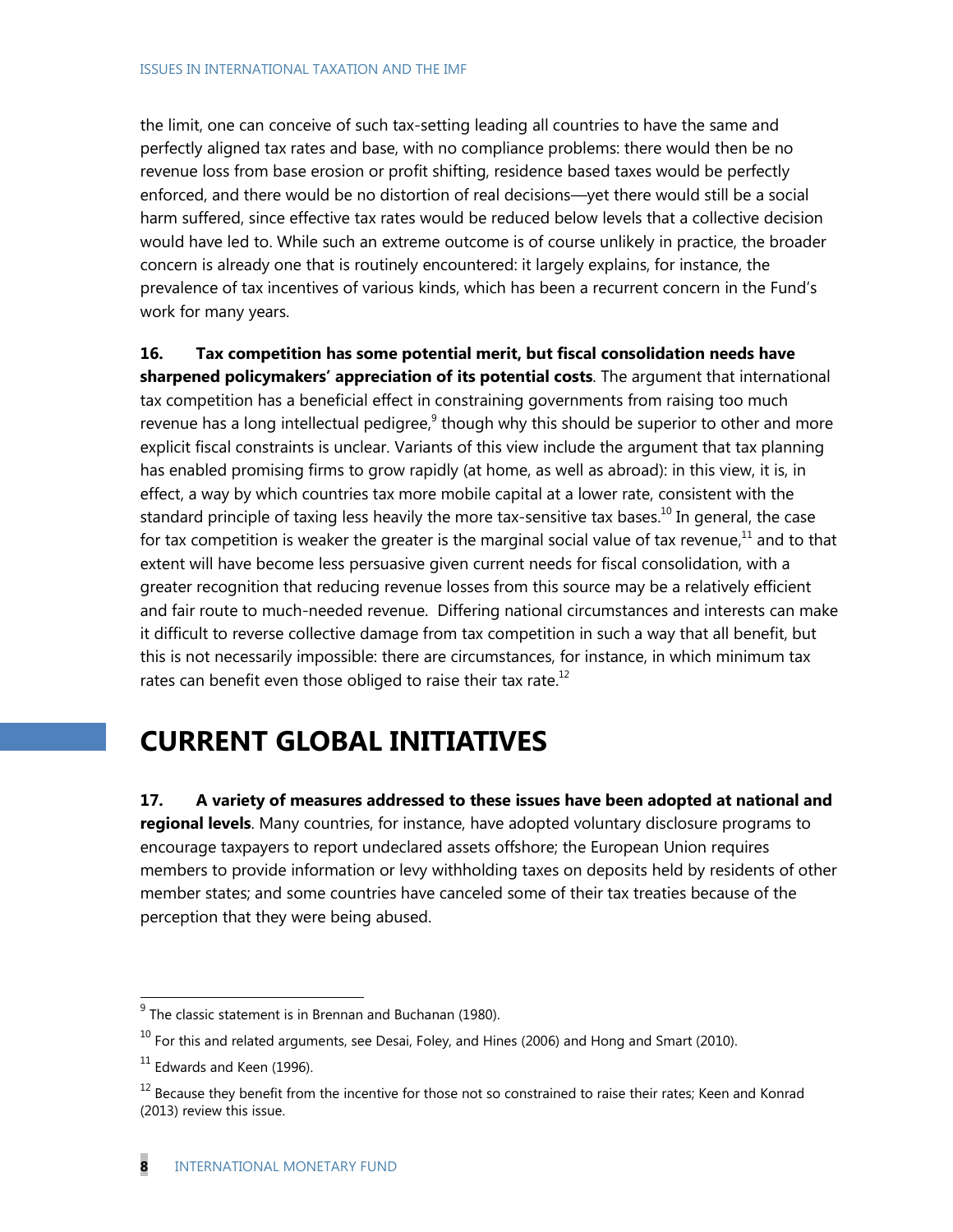**18. Initiatives intended to have global participation are also underway**. The two most important of these, now described, aim to address the tax planning and evasion issues above.

## **A. Base Erosion and Profit Shifting (BEPS)**

#### **19. Addressing BEPS has become one of the highest priorities of the international**

**community**. This was reiterated at the Lough Erne G-8 meeting, and the need to do so was stressed by G-20 leaders in their Los Cabos declaration of June 2012, which asked the OECD to report back on this issue.

**20. The OECD will present a comprehensive action plan on BEPS to G-20 leaders at their July meeting**.<sup>13</sup> Likely areas of proposed action include: addressing mismatches in entity or instrument characterization; improvements to or clarifications of transfer pricing rules, including the treatment of intangibles; updated approaches to issues related to jurisdiction to tax, particularly in relation to digital goods and services; more effective anti-avoidance measures, including general anti-avoidance rules; rules on the treatment of intra-group financial transactions; and more effective actions to counter harmful tax regimes.

## **B. Information Exchange**

**21. The OECD Global Forum on Transparency and Exchange of Information for Tax Purposes (GF)—now with 120 members—promotes effective exchange of information (EOI), with automatic EOI becoming the new standard**.<sup>14</sup> Peer reviews examine whether a country complies with the internationally agreed standards of EOI, which prohibit a country from declining to provide information on grounds of bank secrecy. The G-8 and G-20 have called on all countries to adopt measures to facilitate automatic exchange of tax information, and mandated the OECD to develop the standard for this―which would be a substantial step forward, albeit one that faces considerable practical difficulty in implementation. Also important in this context is the opening of the Multilateral Convention on Mutual Administrative Assistance in Tax Matters—which covers all forms of EOI and assistance in tax collection—to all countries from 2013; it now covers more than 70 jurisdictions.

**22. The OECD estimates an increase in tax revenue from offshore compliance initiatives in 20 countries of €14 billion in 2011.**<sup>15</sup> Some empirical work suggests that there has been a relocation of bank deposits from the most compliant tax havens to the least compliant.<sup>16</sup>

 $13$  The Action Plan has been approved by the OECD's Committee of Fiscal Affairs.

<sup>&</sup>lt;sup>14</sup> More than 1,000 bilateral agreements have been concluded to include information exchange to the standard.

<sup>&</sup>lt;sup>15</sup> Opening remarks by the OECD Secretary-General at the Fourth Plenary Meeting of the Global Forum on October 25, 2011.

<sup>16</sup> Johannesen and Zucman (2013).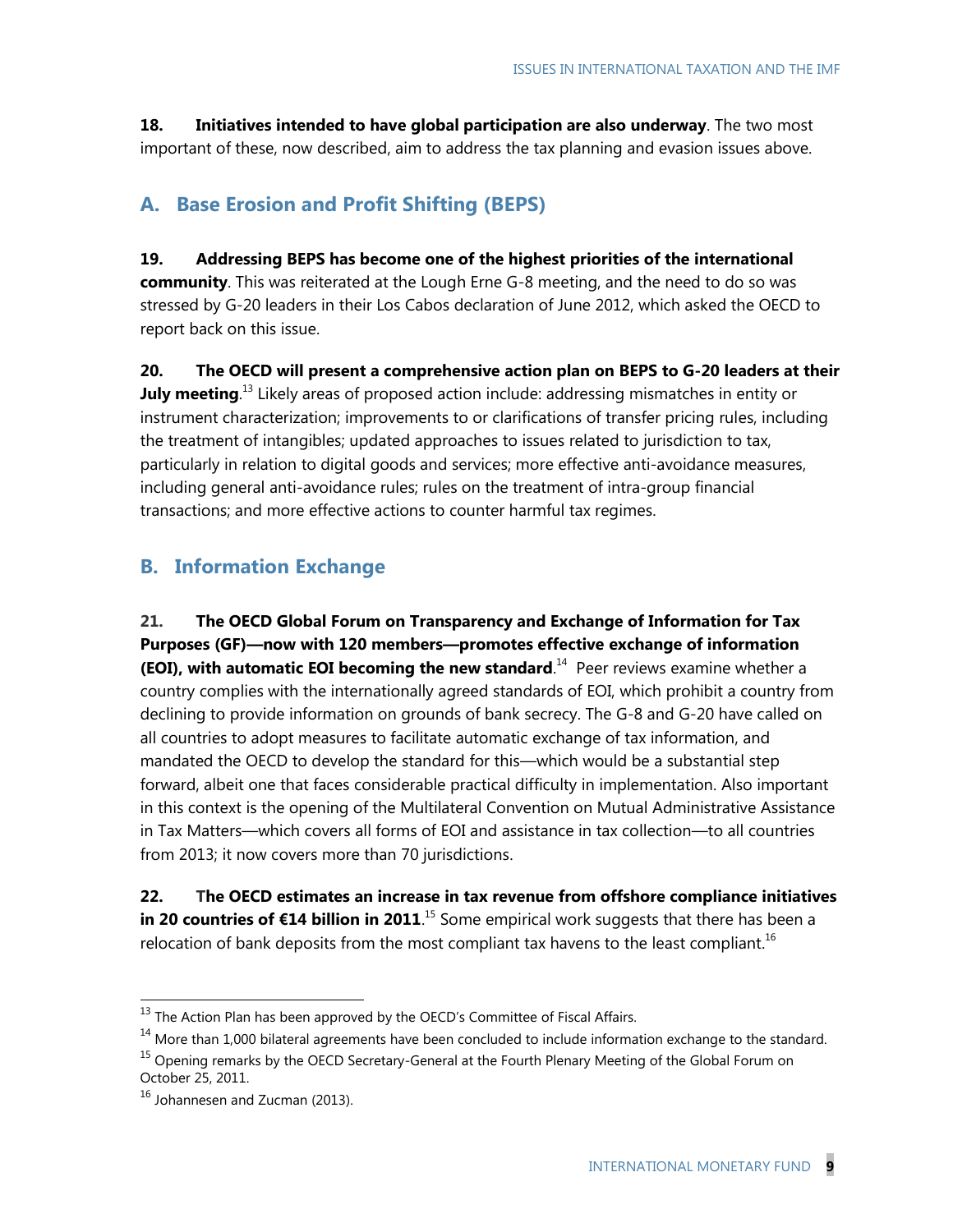#### **23. The U.S. Foreign Account Tax Compliance Act (FATCA) is also having a major**

**impact**. This requires foreign financial institutions (FFIs) to report to the IRS information on financial accounts held by U.S. taxpayers, or by foreign entities in which U.S. taxpayers hold a substantial ownership interest.<sup>17</sup> Non-compliant FFIs will face 30 percent withholding on all payments received from U.S. sources. The EU Commission recently proposed to expand automatic EOI between member states to ensure that the scope of EOI within the EU is at least as comprehensive as that between member states and the United States in the context of FATCA.

#### **24. The Financial Action Task Force (FATF) has expanded the scope of money**

**laundering predicate offenses to include tax crimes and stepped-up requirements related to the transparency of companies and trusts**. The AML framework complements and supports the efforts of revenue administrations against tax evasion. An effective use of the AML framework should enhance compliance with tax laws by increasing the probability of detection of tax evaders, facilitating domestic and international cooperation, imposing deterring sanctions, and increasing revenues.

## **THE ROLE OF THE IMF**

### **A. Mandates and Comparative Advantage**

**25. The OECD, by its history and expertise, is well placed to lead technical work on international taxation**. Through its Committee on Fiscal Affairs (CFA), it has traditionally set consensual standards for its members—and indirectly for other countries—most notably for bilateral treaties and standards for avoiding abusive transfer pricing, though in other related technical matters as well. The IMF participates as an observer in the CFA, and staff maintains close and good links with their counterparts. The United Nations has played a significant but smaller role in this area, largely limited to the drafting and revision of the UN model tax treaty and transfer pricing quidelines, through its 'committee of experts' (in which Fund staff also often participate). The World Bank is increasing its TA on transfer pricing.

**26. International tax issues are important for the Fund"s mandate, given their significance for macroeconomic stability at both the national and international levels**. In particular, the Fund, in its surveillance, assesses whether members are pursuing policies that promote their own domestic and balance of payments stability, and whether their policies give rise to spillovers that may undermine global economic and financial stability. The impact of international tax policies on revenue mobilization—both directly and indirectly through effects on the rest of the tax system—as well as on investment and capital movements can have important implications for these assessments.

<sup>&</sup>lt;sup>17</sup> The United States has also concluded some intergovernmental agreements under which FFIs will report information on U.S. account holders to their national tax authorities (rather than to the IRS), who will in turn automatically provide this information to the IRS. This removes domestic legal impediments to compliance in partner countries and should reduce compliance burdens.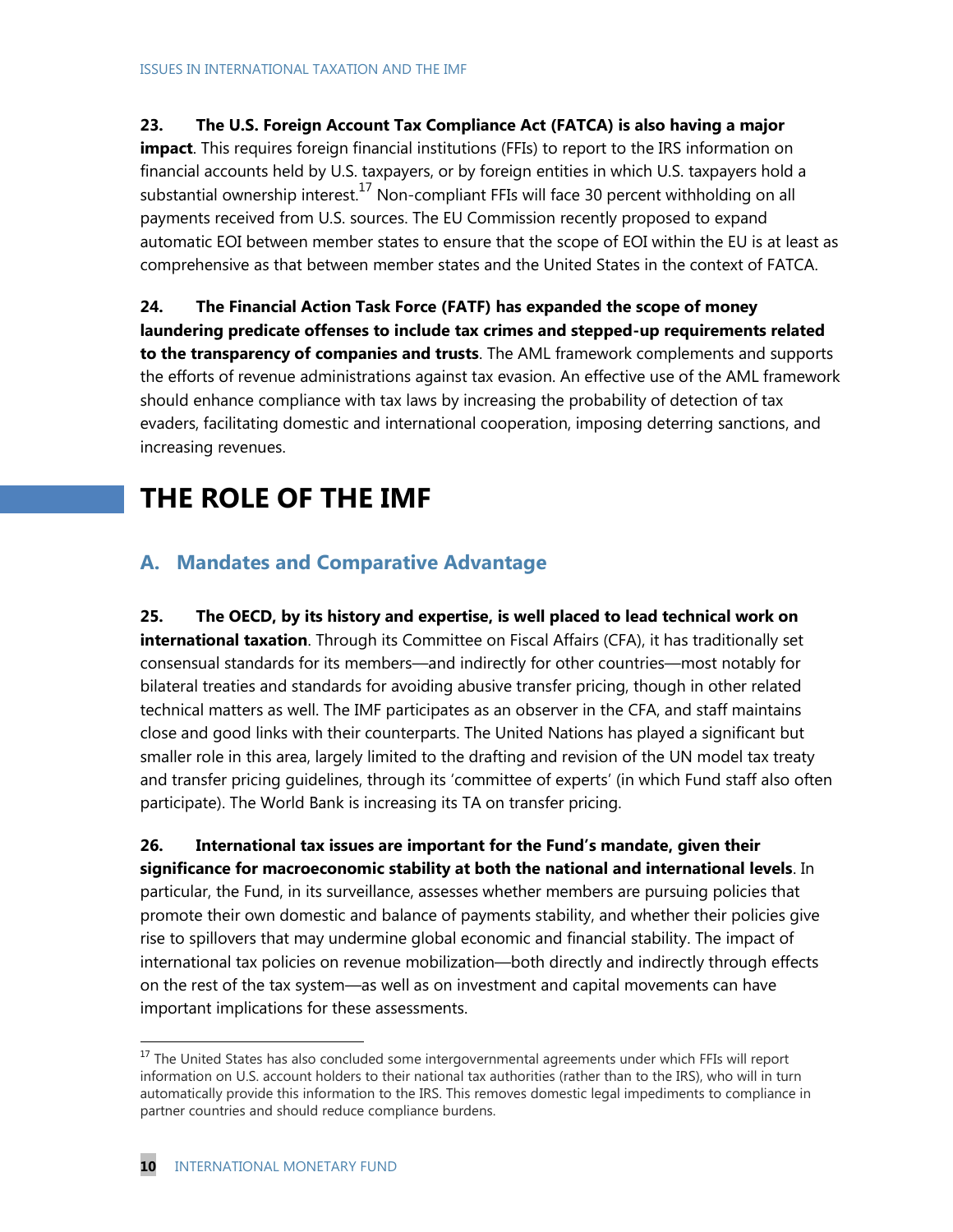**27. The Fund"s comparative advantage in relation to international tax issues comes from its unparalleled TA experience on these issues, recognized expertise in their economic analysis, and the near-universal Fund membership**. Progress on these sensitive issues requires a firm grasp of the technicalities, a strong analytical basis, and an understanding of the impact on widely differing countries, which the Fund is well equipped to provide.

## **B. Previous and Current Work**

#### **Technical assistance**

**28. International tax issues figure prominently in the Fund"s demand-led TA in tax policy and administration**. For some time, it has hardly been possible to analyze or implement corporate taxation without addressing international aspects: the persistence of tax incentives, for instance—a recurrent concern in much of the Fund's tax work—very largely reflects tax competition concerns. Box 2 provides a partial list of technical international tax issues encountered in recent TA; many of these are now dealt with as a matter of routine.

#### **Box 2. IMF Technical Assistance in International Taxation**

This has covered a wide range of topics and countries, a partial list including:

*Transfer pricing issues*: Bangladesh; Burkina Faso; Cambodia; Colombia; Dominican Republic; Egypt; El Salvador; Ethiopia; Greece; Guatemala; Malawi; Mauritania; Mongolia; Nicaragua; Panama; Ukraine.

*Issues related to provisions of double taxation treaties:* Burkina Faso; Costa Rica; Dominican Republic; Egypt; El Salvador; Georgia; Honduras; Indonesia; Malawi; Mauritania; Mongolia; Nepal; Panama; Uganda.

*Capital gains across borders:* Mongolia; various AFR natural resource intensive countries.

*Holding companies, related party debt, thin capitalization, others:* Bangladesh; Cambodia; Colombia; Egypt; Greece; Malawi; Portugal; Romania; Uganda; Ukraine.

*Improving compliance and control of multinationals and high wealth individuals (HWIs):* The establishment of large taxpayer offices, a key function of which is the control of major multinationals, has been a pervasive theme of revenue administration TA for many years; work on establishing units for HWIs is becoming increasingly common.

*Drafting*: The Fund has assisted several dozen countries in drafting individual and corporate income tax laws; all have involved drafting a full set of provisions dealing with all aspects of cross-border transactions.

#### **29. IMF TA addresses these issues in a holistic context of wider reforms of tax policy,**

**administration, and tax law drafting**. While the current prominence of international taxation in public debate makes it an important focus of attention in many countries, it is important that the risks and opportunities be assessed realistically and responses designed in the context of the many other challenges facing policymakers and, especially, tax administrations. In relation to the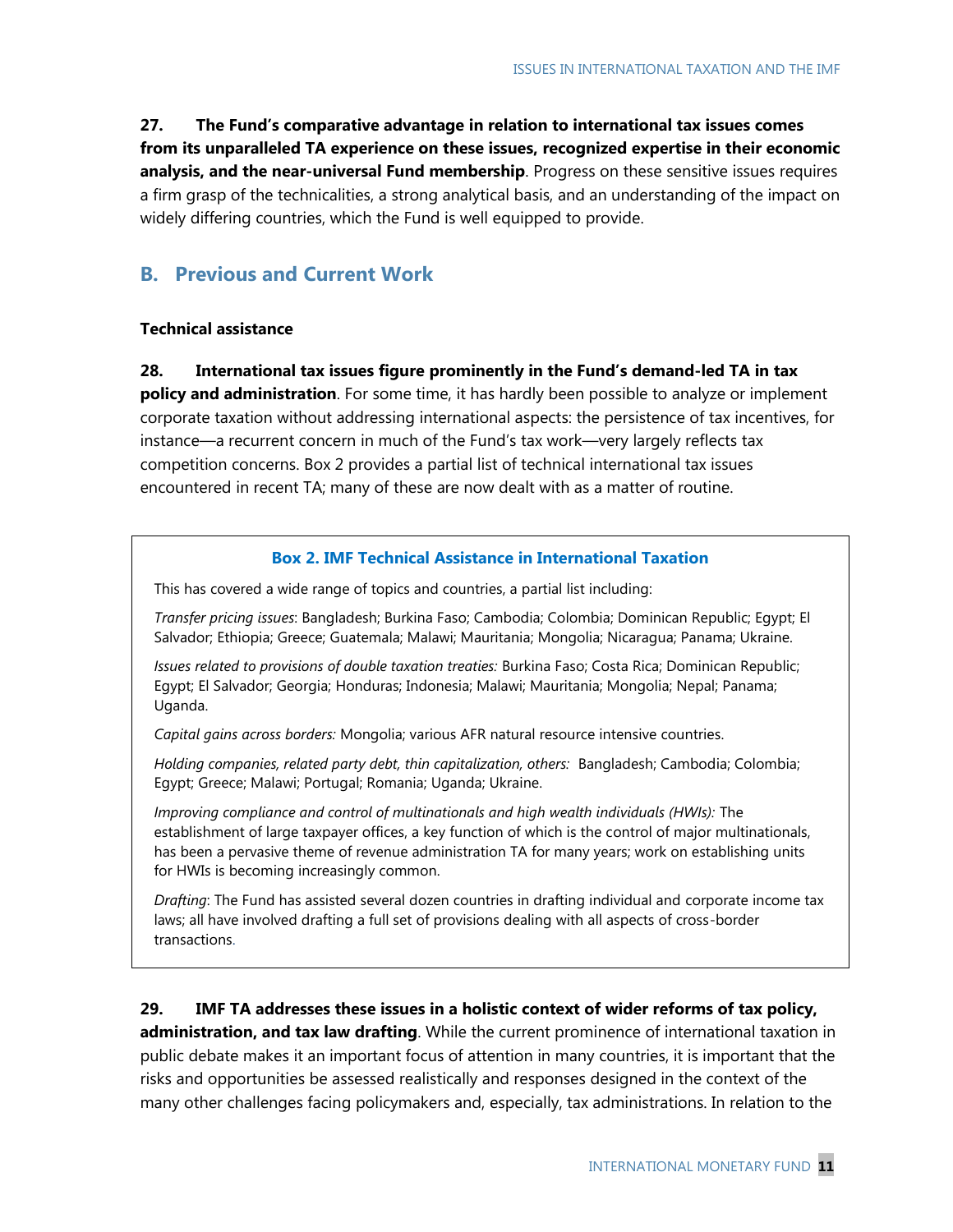taxation of high wealth individuals, for instance, FAD TA addresses this in a context in which international considerations are an integral part of a much wider approach.

#### **Policy development**

- **30. Fund staff have worked on a wide range of aspects of international taxation**:
- *Board papers* have raised international tax issues in the contexts of assessing links between taxation and the crisis and of meeting fiscal consolidation needs (respectively, IMF, 2009 and 2010).
- *Analytical work* of staff on international taxation is much-cited, covering a range of empirical and theoretical issues: it includes, for instance, work on spillover effects from corporate tax reform in advanced countries (Perry, Matheson, and Veung, 2013); the United States Staff Report for the 2013 Article IV Consultation (forthcoming); empirical work on tax interactions (Abbas and Klemm, 2013); empirical work on profit by European multinationals (Huizinga and Leuven, 2008), and a recent survey of the area (Keen and Konrad,  $2013$ ). $^{18}$
- *Technical work* includes a book in progress on international tax regimes for the extractive industries, together with work on the implementation of arms-length pricing (Schatan, 2010) and on domestic law aspects of tax treaties (Nakayama, 2011).

## **AREAS FOR FUTURE WORK**

**31. Work planned is guided by the IMF"s mandate and comparative advantage—and will complement and enlighten, not supplant, the current initiatives described above**. It will have three main components.

## **A. Paper on "Spillovers in International Taxation"**

**32. This will identify the nature and extent of the cross-country impact of national policies and practices in international taxation, and assess current and possible responses**. While the focus will be on international corporate taxation, the strong links with elements of national tax systems mean that aspects of domestic policy will also need to be recognized.

 $18$  Other relevant work includes work on: the fundamentals of tax competition games (Kanbur and Keen, 1993; Kempf and Rota Graziosi, 2012); tax treaties (Thuronyi, 2010); the impact of preferential tax regimes (Keen, 2001) and of information sharing (Keen and Ligthart, 2006); meta-analysis of tax effects on foreign direct investment (de Mooij and Ederveen, 2003); the empirics of debt-shifting (Huizinga, Leuven, and Nicodème, 2008); special issues in the resources sector (Mullins, 2010); and tax competition in WAEMU, the Caribbean, and Latin America (Mansour and Rota Graziosi, 2012; Klemm and van Parys, 2012).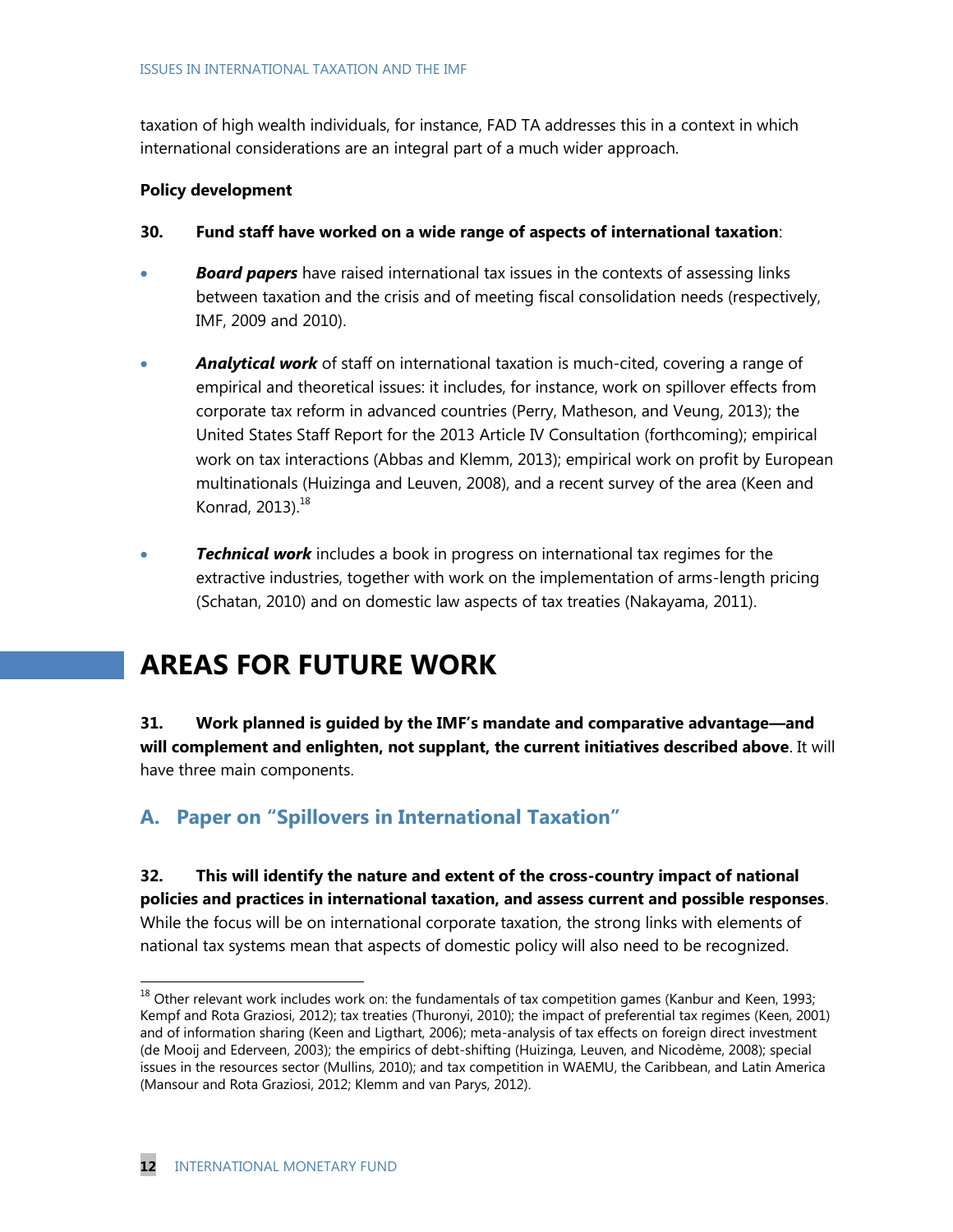### **33. The paper will focus on a series of under-studied issues critical to the future**

**development of the international tax system, in both short and longer terms**. There is a large theoretical literature on spillovers and international tax competition, which the paper will draw on and review; but it remains at a high level of abstraction; and empirical work remains in its infancy. The planned work complements work underway elsewhere, especially at the OECD, by addressing overarching design and implementation issues that need to be faced if the fundamental problems arising from international tax spillovers are to be resolved. These can be broadly grouped under two headings:

#### *Understanding and assessing tax spillovers*

- While the revenue implications (direct and indirect) of interactions are the primary concern, attention will also be given to issues of financial stability and effects on growth and development. The former include, for instance, effects on the structure and financing of financial institutions—and a better understanding and quantification of tax-induced cross-country flows more generally; the latter include, in addition to wider spillover issues raised above, the potential vulnerabilities of jurisdictions whose business model relies on facilitating tax planning and now may face reorientation.
- Developing countries face particular challenges in dealing with sophisticated multinationals, and responding to international initiatives, in a context of limited capacity. These problems have received little systematic attention, so that it is often unclear how extensive the challenges are or how measures to address them should be designed and prioritized within wider programs of administrative reform.
- Attention has often focused on interactions through differences or changes in headline corporate tax rates but in tax planning terms, these are far from being the sole concern. Much less attention has been paid to the revenue and other implications—both in aggregate and for particular types of country—of other provisions, which are often quite technical. These include, for instance, the wider design of international tax regimes (territorial or worldwide), treaty shopping, and hybrid mismatches.
- As well as—and as a step toward—better understanding how these issues may affect particular countries, it is important to assess their likely impact in particular sectors: including, for instance, the extractive industries, telecoms, and financial institutions—the core of the corporate tax base in many countries. A fuller understanding of the importance of and challenges posed by the taxation of these sectors, and of multinationals more widely, is much needed, especially in many developing countries.
- There are links too with wider aspects of corporate tax design. For example, addressing the asymmetric treatment of debt and equity, which IMF (2009) and others<sup>19</sup> have argued for on other grounds, would also close some planning opportunities (though in ways that would depend on precisely how this is done). And the appropriate corporate tax policy

 $^{19}$  Such as the Mirrlees review of the U.K. tax system (Mirrlees and others, 2010).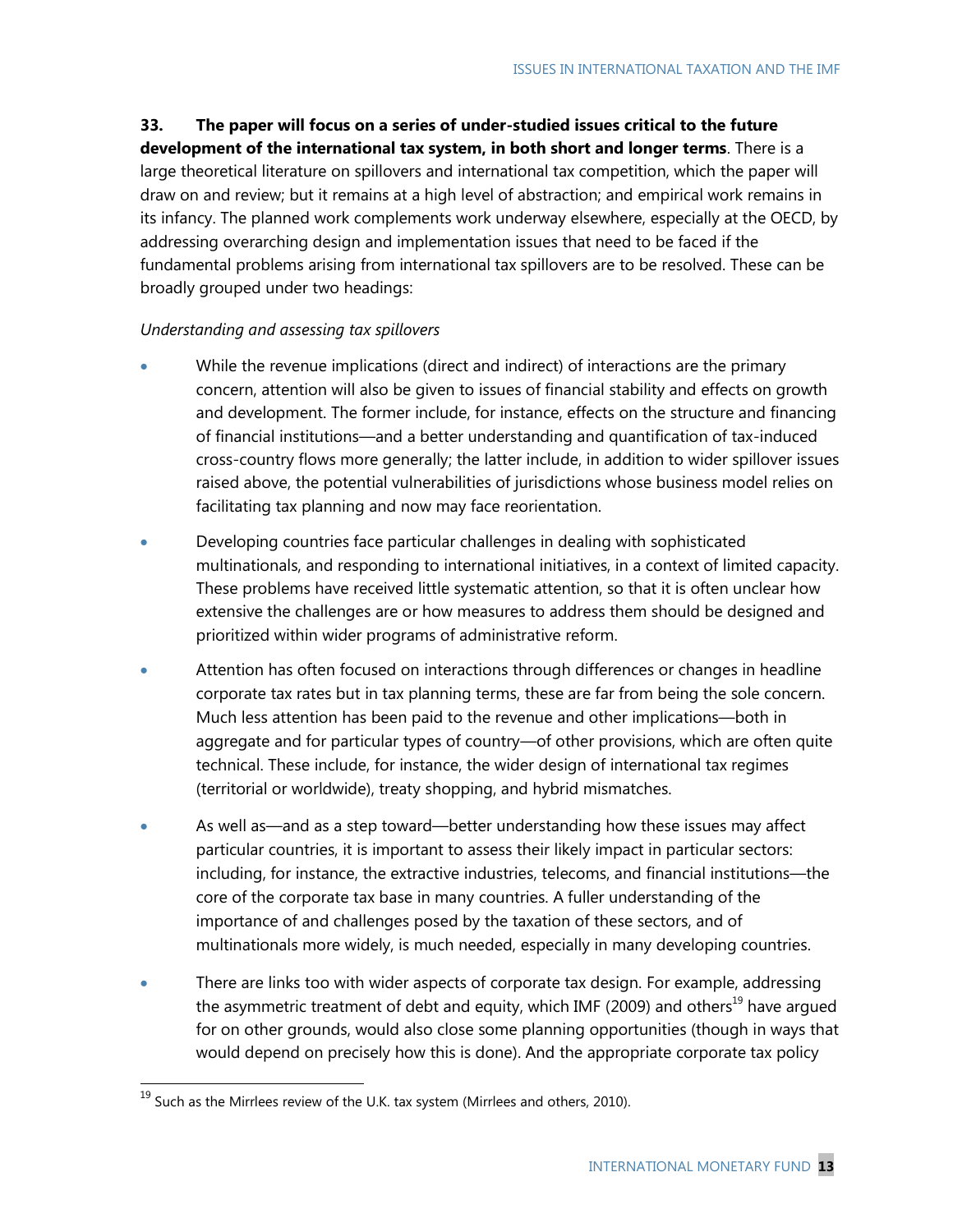for developing countries may need to be revisited given advanced countries' shift away from granting credits against domestic tax for taxes paid abroad, since this reduces the importance of ensuring their corporate tax is so designed as to meet conditions for creditability.

- By expanding the scope of the money laundering predicate offenses to tax crimes, the revised FATF standard opens new avenues to fight tax evasion. However, in most countries, there is a need for a cultural change in the work processes of AML and the tax authorities in order to meaningfully unlock the potential for revenue collection. Fund staff is currently working on these issues with some members in the context of surveillance and Fund-supported programs. The subject deserves further study and the development of general policy recommendations.
- A 'second best' issue arises: Closing down some means of aggressive tax planning may induce countries to engage more intensely in other forms of tax competition, limiting and conceivably even reversing the consequent gains.<sup>20</sup> Should this be a real concern?

#### *Dealing better with spillovers: Toward an improved international tax framework*

- There is considerable interest among civil society organizations and others in more radical alternatives to the current international tax framework, such as 'formulary apportionment' (allocating a multinational's global profits among countries by some formula intended to proxy its 'real' relationships with those in which it operates, not by a transactional arms-length basis) and some form of minimum taxation. Even if the conclusion is that these are infeasible or undesirable, such schemes—including their impact on developing countries—deserve a more thorough and realistic assessment.
- Other suggestions deserving close attention—more in the nature of ‗fixes' than deeper improvements—include wider use of minimum taxes and denial of deductions as a response to profit shifting.
- The general strategy of building an international tax structure around bilateral tax treaties is being increasingly questioned. Key issues are when and whether domestic legislation can achieve the same effects in better ways, and whether there is scope for increased multilateralism.
- The active but sometimes confused debate on 'country-by-country' reporting raises questions as to whether countries—especially developing—have, or under current arrangements, can obtain information needed to protect against erosion of their tax bases. Beyond this are wider issues as to how best administrations can assess and address the challenges of international taxation that they face, including in dealing with current initiatives, in the wider context of their broader efforts to strengthen revenue mobilization.

 $^{20}$  The general point here is that partial coordination is not necessarily beneficial even if full coordination would be: see Keen and Konrad (2013).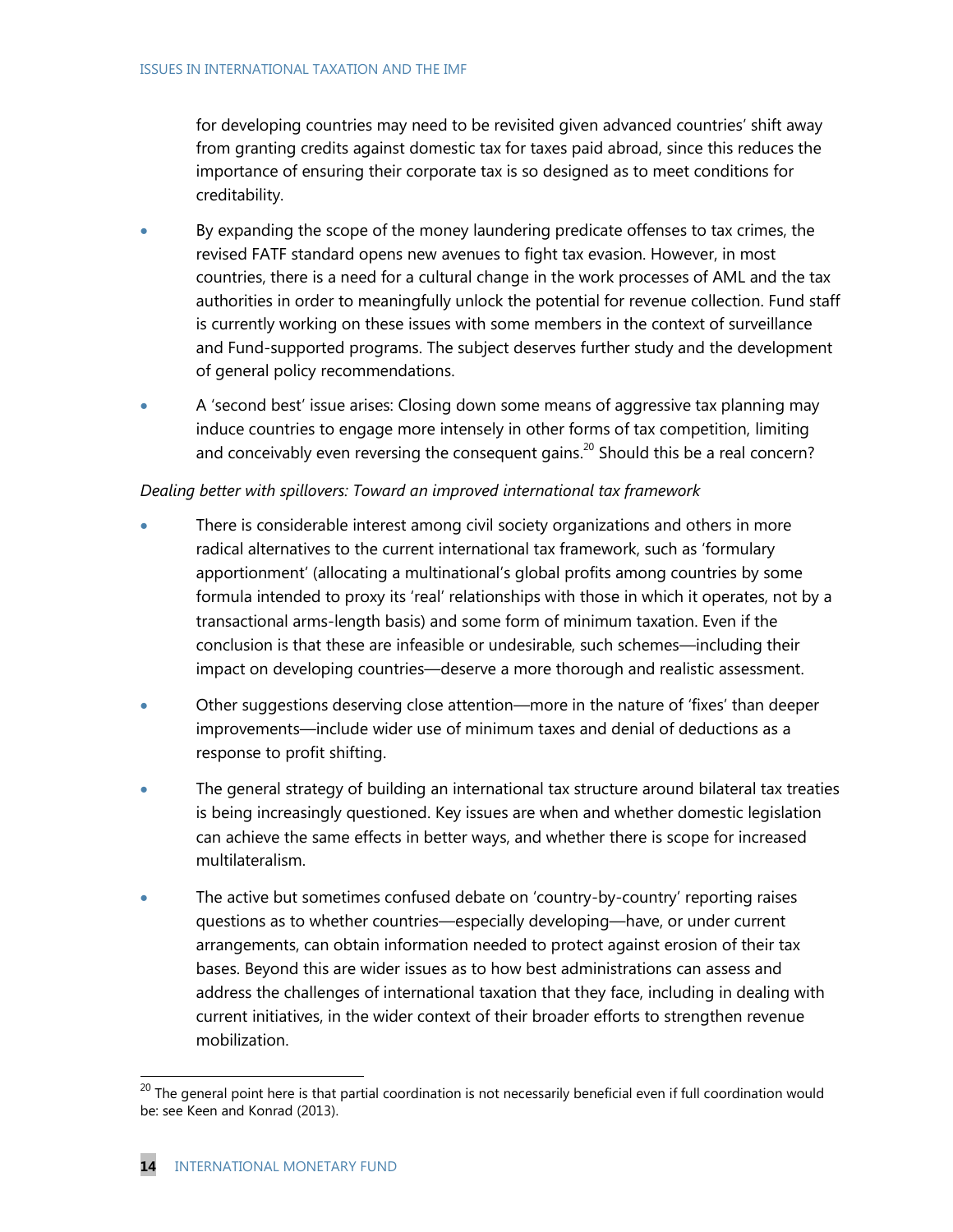Overarching all these questions is that of whether the spillovers, and countries' reactions to them, are large enough to warrant deeper and fuller cooperation on international tax matters—and if so, given the great sensitivities in tax matters, what form might it take? There may be lessons to draw from various regional efforts at this cooperation, several of which the Fund continues to be closely involved in.

## **B. Inform and Contribute to Technical Discussions**

**34. FAD has traditionally drawn on its fiscal expertise and TA experience to encourage and inform debate on technical tax issues**. Drawing on its extensive and increasing TA to a wide range of members, the Fund is in a unique position to set out technical issues and possible approaches, fully integrated in its wider country TA programs and wider dialogue.

**35. Various technical contributions are planned**. These include, in addition to the work already underway described above, pieces on tax treaties (where new thinking is underway, and evident in Fund TA) and transfer pricing (where the Fund has experience in assessing how risks can be addressed in circumstances of limited capacity). Other technical pieces are expected to emerge, providing further background for the wider paper on spillovers.

## **C. Encourage and Contribute to the Wider Debate**

 $\overline{a}$ 

**36. There will be extensive consultation and outreach in preparing the "spillovers" paper and technical materials, and in communicating the results**. Existing dialogue on these issues with country authorities, other organizations active in the area, academics, civil society, and business will be intensified. Stressing the collaborative intent of the Fund's work, the intention is that a good part of this work would be developed in combination with the  $OECD<sup>21</sup>$ and others, including the World Bank and United Nations, active in the area. FAD will work closely with COM on communication issues.

<sup>&</sup>lt;sup>21</sup> The OECD's BEPS Action Plan includes work to establish methodologies to collect and analyze data on BEPS and the actions to address it (Action 11).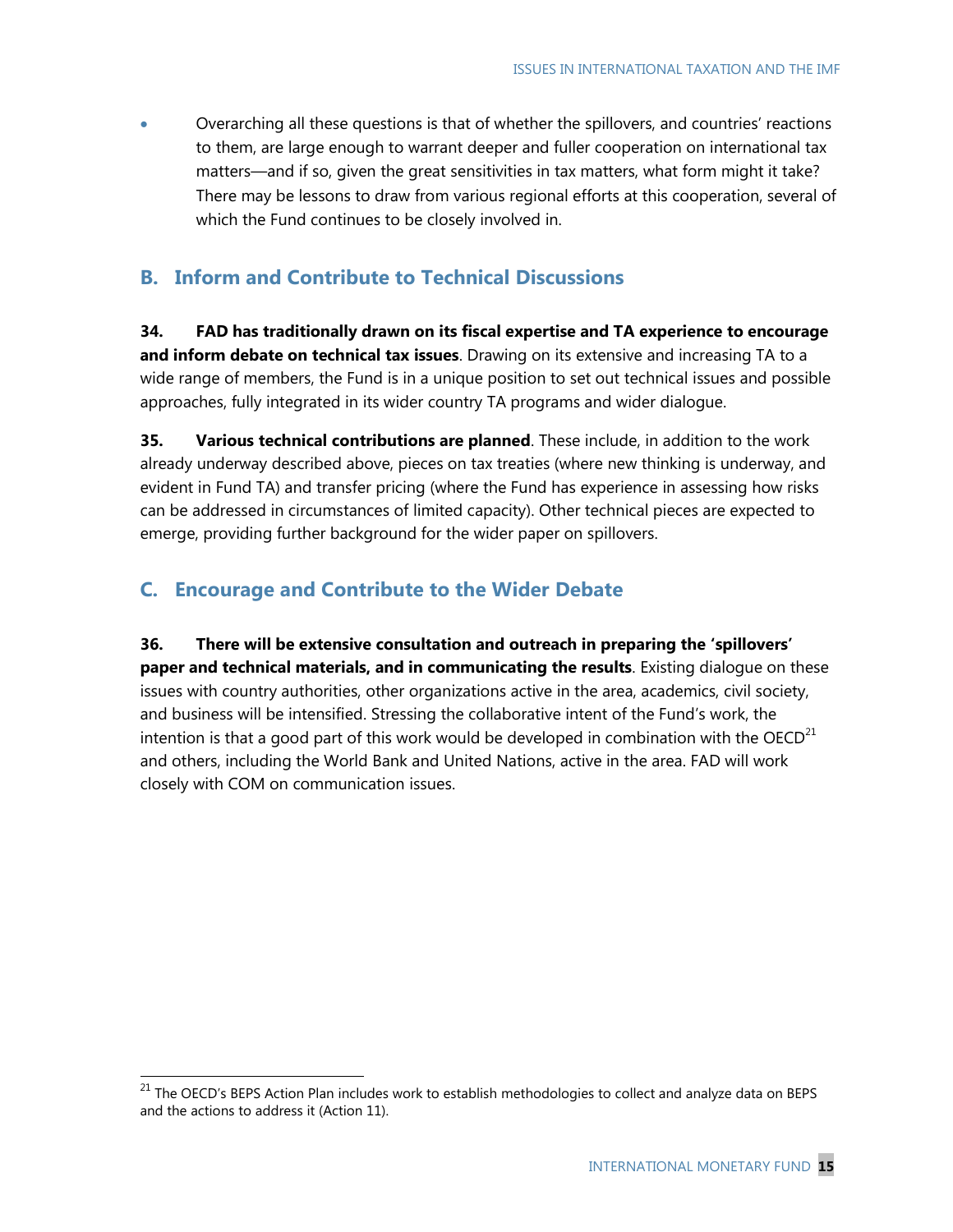# **QUESTIONS FOR DIRECTORS**

- 1. Do Directors agree that the Fund's involvement in international tax issues should focus on macro-relevancy, spillovers, and TA-related aspects?
- 2. Which areas of work set out in Section IV do Directors see as priorities?
- 3. Are there issues not raised in the paper that require staff's attention?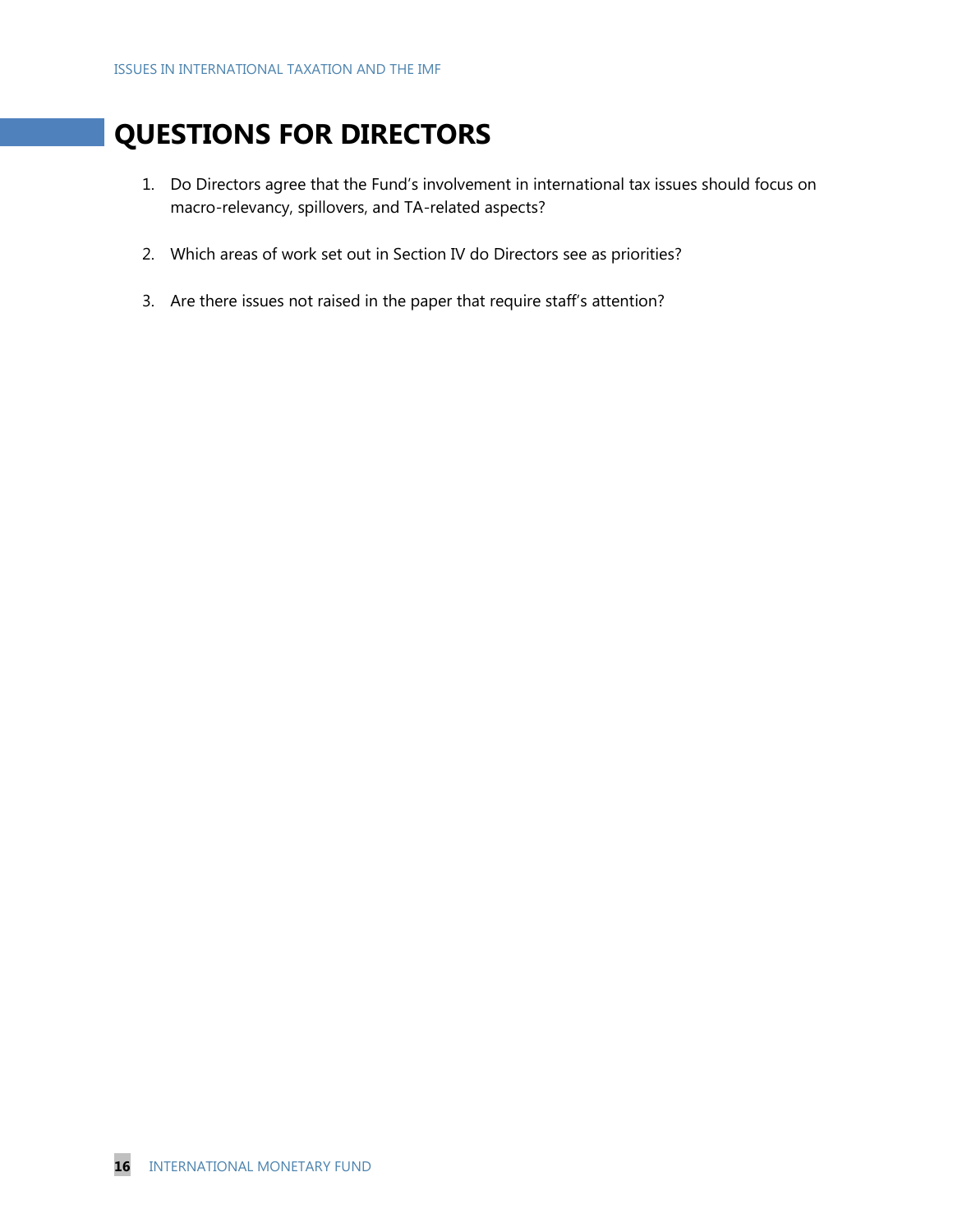#### **References**

- Abbas, Ali, and Alexander Klemm, 2013, "A Partial Race to the Bottom: Corporate Tax Developments in Emerging and Developing Economies," International Tax and Public Finance, forthcoming.
- Brennan, Geoffrey, and James M. Buchanan, 1980, The Power to Tax: Analytical Foundations of a Fiscal Constitution (Cambridge: Cambridge University Press)
- de Mooij, Ruud A., and Sjef Ederveen, 2003, "Taxation and Foreign Direct Investment," *International Tax and Public Finance*, Vol. 10, pp. 673–93.
- Desai, Mihir, C. Fritz Foley, and James R. Hines Jr., 2006, "The Demand for Tax Haven Operations," *Journal of Public Economics*, Vol. 90, pp. 513–31.
- Devereux, Michael, Ben Lockwood, and Michela Redoano, 2008, "Do Countries Compete Over Corporate Tax Rates?‖ *Journal of Public Economics*, Vol. 92, pp. 1210–35.
- Dharmapala, Dhammika, and Nadine Riedel, 2013, "Earnings Shocks and Tax-motivated Incomeshifting: Evidence from European Multinationals," Journal of Public Economics, Vol. 97, pp. 95–107.
- Gravelle, Jane G., 2013, "Tax Havens: International Tax Avoidance and Evasion," Congressional Research Service Report for Congress.
- Hong, Qing, and Michael Smart, 2010, "In Praise of Tax Havens: International Tax Planning and Foreign Direct Investment,‖ *European Economic Review*, Vol. 54, pp. 82–95.
- Huizinga, Harry, and Luc Laeven, 2008, "International Profit Shifting within European Multinationals: A Multi-Country Perspective," Journal of Public Economics, 92(5-6), 1164-82.
- Huizinga, Harry, Luc Laeven, and Gaetan Nicodème, 2008, "Capital Structure and International Debt Shifting in Europe," Journal of Financial Economics, Vol. 88(1), pp. 80-118.
- International Monetary Fund, 2013, "United States: Article IV Consultation Staff Report," forthcoming (Washington: International Monetary Fund).
- \_\_\_\_\_\_\_, 2010, ―From Stimulus to Consolidation: Revenue and Expenditure Policies in Advanced and Emerging Economies," available at <http://www.imf.org/external/np/pp/eng/2010/043010a.pdf> (Washington: International Monetary Fund).
- , 2009, "Debt Bias and Other Distortions: Crisis-Related Issues in Tax Policy," available at <https://www.imf.org/external/np/pp/eng/2009/061209.pdf> (Washington: International Monetary Fund).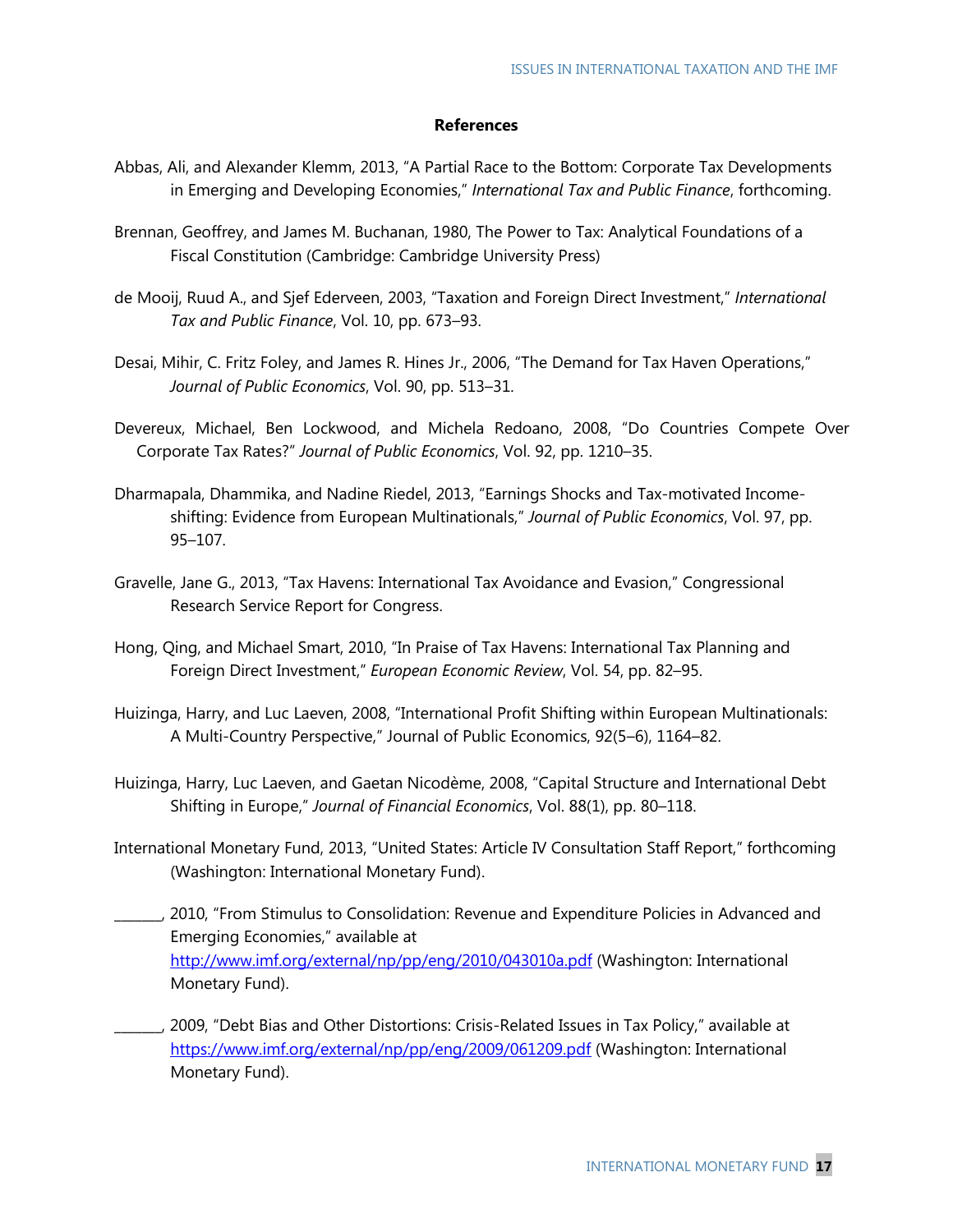- Johannesen, Niels, and Gabriel Zucman, 2013, "The End of Bank Secrecy? An Evaluation of The G20 Tax Haven Crackdown,‖ *American Economic Journal: Economic Policy*, forthcoming.
- Kanbur, Ravi, and Michael Keen, 1993, "Jeux sans Frontières: Tax Competition and Tax Coordination when Countries Differ in Size," American Economic Review, Vol. 83, pp. 877-92.
- Keen, Michael, 2001, "Preferential Regimes can make Tax Competition Less Harmful," National Tax *Journal*, Vol. 54, pp. 757–62.
- Keen, Michael, and Kai Konrad, 2013, "The Theory of International Tax Competition and Coordination," forthcoming in Alan Auerbach, Raj Chetty, Martine Feldstein, and Emmanuel Saez (eds) *Handbook of Public Economics*, Vol. 5 (North Holland: Amsterdam).
- Keen, Michael, and Jenny Ligthart, 2006, "Information Sharing and International Taxation: A Primer," *International Tax and Public Finance*, Vol. 3, pp. 81–110.
- Kempf, Hubert, and Grégoire Rota Graziosi, 2010, "Endogenizing Leadership in Tax Competition," *Journal of Public Economics*, Vol. 94, pp. 768–76.
- Klemm, Alexander, and Stefan van Parys, 2012, "Empirical Evidence on the Effects of Tax Incentives," *International Tax and Public Finance*, Vol. 19, pp. 393–423.
- Lane, Philip R., and Gian-Maria Milesi-Ferreti, 2007, "The External Wealth of Nations Mark II: Revised and Extended Estimates of Foreign Assets and Liabilities, 1970–2004," Journal of *International Economics*, Vol. 73, pp. 223–50.
- Mansour, Mario, and Grégoire Rota Graziosi, 2012, "Coordination Fiscale dans l'Union Économique et Monétaire Ouest-Africaine,‖ *Revue d'économie de développement*, Vol. 26, pp. 9–34.
- Mirrlees, James, Stuart Adam, Timothy Besley, Richard Blundell, Stephen Bond, Robert Chote, Malcolm Gammie, Paul Johnson, Gareth Myles, and James Poterba, 2010, Tax by Design: The Mirrlees Review (Oxford University Press : Oxford).
- Mullins, Peter, 2010, "International Tax Issues for the Resources Sector, " in Philip Daniel, Michael Keen, and Charles McPherson (eds), The Taxation of Petroleum and Minerals: Principles, Problems, and Practice, pp. 378–402 (Routledge: Abingdon).
- Nakayama, Kiyoshi, 2011, "Tax Policy: Designing and Drafting a Domestic Law to Implement a Tax Treaty," IMF Technical Notes and Manuals No. 11/01. Available at <http://www.imf.org/external/pubs/cat/longres.aspx?sk=24653.0> (Washington: International Monetary Fund).
- Organization for Economic Cooperation and Development, 2013, Addressing Base Erosion and Profit Shifting (Paris: OECD).